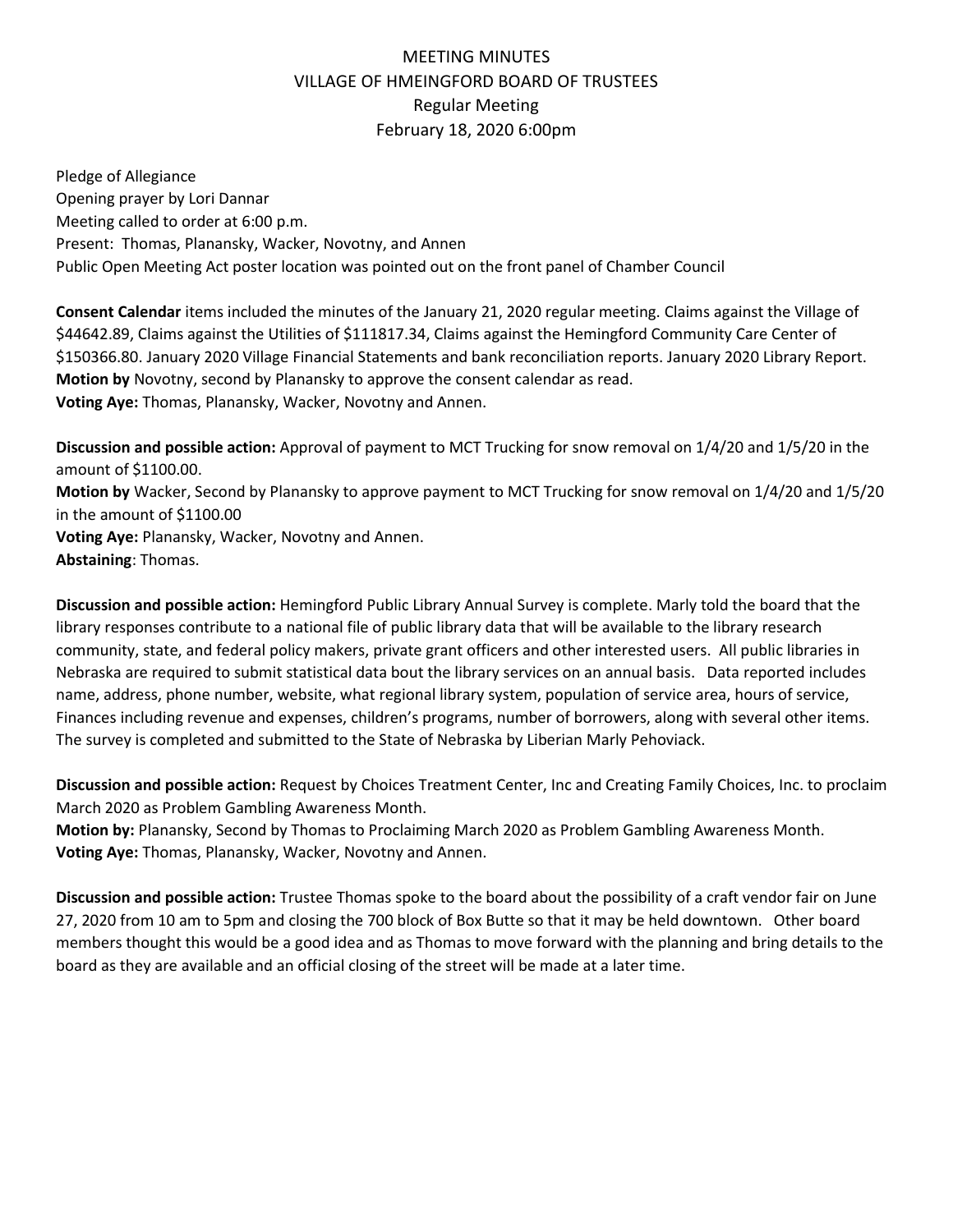## **Discussion and possible action:** Resolution # 2020-01, A RESOLUTION OF THE VILLAGE OF

HEMINGFORD, NEBRASKA ESTABLISHING SUPPORT AND DEFENSE OF THE SECOND AMENDMENT TO THE CONSTITUTION OF THE UNITED STATES OF AMERICA, EFFECTIVE AS OF THE DATE OF APPROVAL. Pending Red Flag Laws have prompted a Second Amendment Sanctuary Resolution brought before the board by Chairman John Annen. The resolution discusses the right to bear arms and says the board will stand and defend the right and liberties of all village citizens and support any decisions by the Police Chief to defend the Constitutions of the United States and Nebraska.

**Motion by** Wacker, Second by Thomas to approve Resolution #2020-01 **Voting Aye:** Thomas, Planansky, Wacker, Novotny and Annen.

Discussion and possible action: Third reading of Ordinance #810

AN ORDINANCE OF THE VILLAGE OF HEMINGFORD, BOX BUTTE COUNTY, NEBRASKA, TO ESTABLISH A NO PARKING ZONE ON CUSTER STREET, BETWEEN THE INTERSECTIONS OF SHOSHONE AVENUE AND HIGHWAY 2; PROVIDING AN EFFECTIVE DATE; AND REPEALING ANY EXISTING ORDINANCES OR OTHER PROVISIONS IN CONFLICT THEREWITH; AND DIRECTING THE PUBLICATION OF THIS ORDINANCE

**Motion by** Novotny, Second by Planansky to pass and publish Ordinance #810 **Voting Aye:** Thomas, Planansky, Wacker, Novotny and Annen.

**Administrators Report:** BRAN40 plans are moving forward, the entertainment committee is talking about a street dance to draw people downtown on Friday June 5<sup>th</sup> and would like to have the 700 block of Box Butte closed for the event and the bars participate by getting SDL's if they choose, but plans are not final and will depend on the ability to secure a band for the night. They are also planning several other activities for the weekend to entertain our guests, like cornhole tournament, a taste of Hemingford tour, Sunrise service on Sunday and escort out of town by the Legion Riders. The Welcome committee is asking the Legion if, weather permitting, we could have the avenue of Flags up on Saturday. Arbor day plans continue with GenPro, and are including the two Hemingford Kindergarten classes to help plant trees at the fairgrounds, and also plant a time capsule with the class tree to be opened during the spring of their senior year,

**Utilities Department Report:** The village office and board room remodel is complete, the new Skid Steer should be in this week or first of next week, the Cargill building behind Adamson Automotive and Table Top Meats has been cleaned up and new lighting put in so Christmas decorations are now hung and store so we hopefully have less breakage, there is room to put more equipment inside. There were lots of items that were useless that was hauled to the landfill. Well efficiency testing was completed by Sargent and results are back, all looks good but some of our meters are a little bit off compared to their test equipment, no real concerns. Overall well 4 efficiency is 60.4 % which is a little low but acceptable for a turbine motor. One well of our wells the water level came up 12 feet.

**Hemingford Police Department Report:** Chief Bryner informed the board of an opportunity for a position to be offered to Hemingford, Ryan Dannar has been offered this position to work with the WING task force. Ryan consistently has 10 to 15 hours a pay period that could be devoted to the WING task force without running into overtime. It is acceptable to allow the public to know that we now have a WING agent in town giving residents the comfort in knowing that there is a local contact to pass information to.

Hemingford Community Care Center Report: Census is 11 on Assisted Living, and 24 Nursing Home, there was one state reportable incident, the state survey was completed there were 11 tags all non-direct resident care issues, for example, one was there was chicken in the freezer that was not dated. Cathy Snyder from Gordon is currently acting Administrator until Lori attains her Administrators Certification, all the class room education has been completed and is now just the practical training hours and the testing. Cathy will be in the facility 8 hours per week. Hopefully Cathy will able to become Lori's preceptor to finish out the training/mentoring program. 7 residents went to the Senior Senior Prom on the 13<sup>th</sup> of February, looking to update transport vehicles, continued staffing needs include LPN's Med Aides, and dietary aids. February 29 will be the facility 30 years of Caring Open House with a Coffee Bar from 9am to 11am.